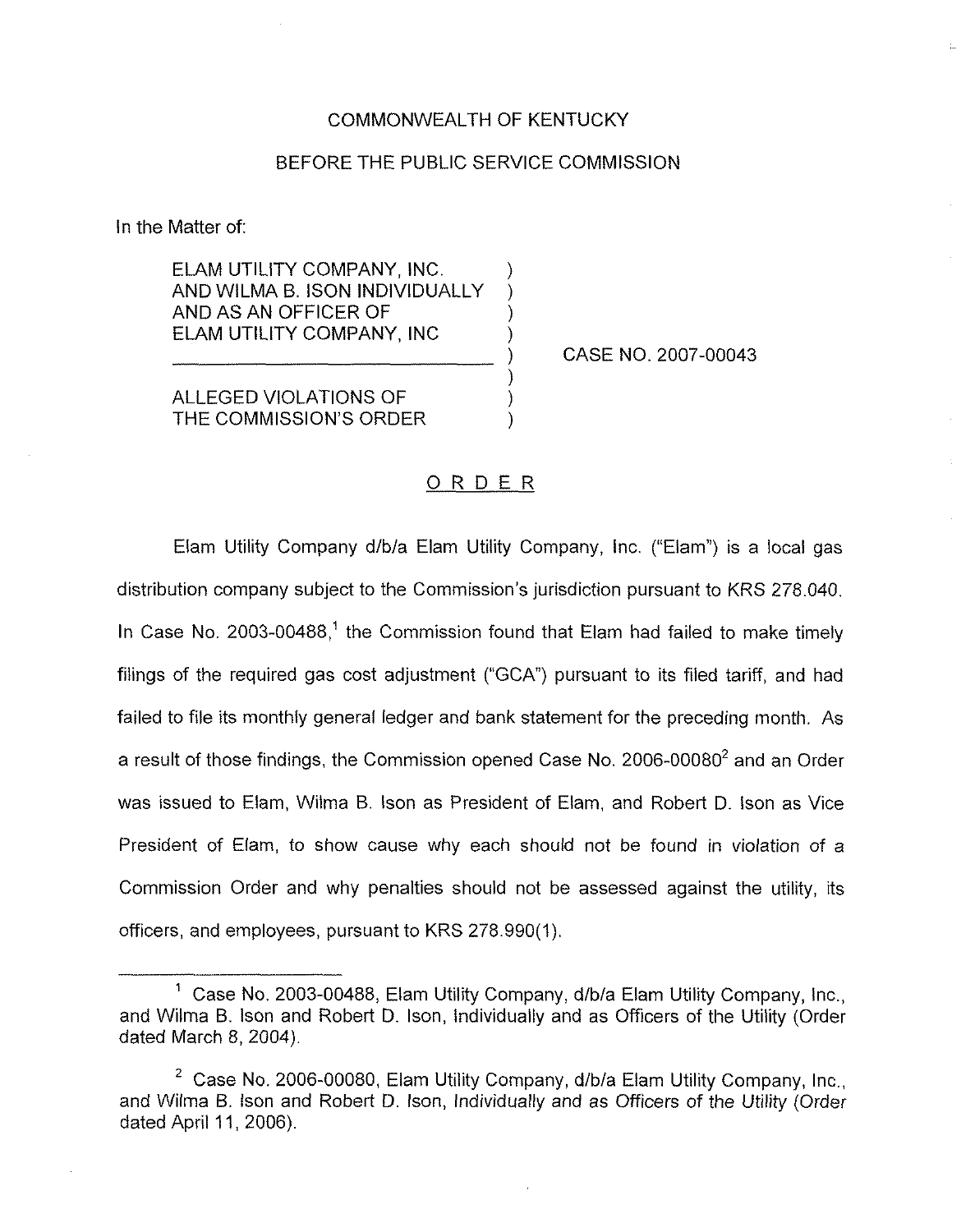On June 12, 2006, Elam and its officers filed a signed settlement agreement in which Elam and Wilma B. Ison, personally, agreed to abide by specific filing requirements and to pay the balance of the suspended penalty provisions. That settlement agreement was approved by the Commission's Order dated July 6, 2006 and, pursuant to that Order, Robert D. Ison was dismissed as a party in the case. No additional civil penalties were assessed against any of the parties.

Pursuant to the settlement agreement, Elam and Wilma B, Ison agreed that they were in violation of the Commission's Order of March 8, 2004 and agreed to pay the total suspended civil penalty of \$7,500 by September 30, 2006. Wilma lson, personally and as President of Elam, agreed to pay the balance of her suspended civil penalty of \$5,500 by December 30, 2006. It was further stipulated in the settlement agreement that Elam would continue to file with the Commission its general ledger and bank statements on or before the  $30<sup>th</sup>$  of each month for 2 years. Commission records indicate that Elam paid the \$7,500 penalty on October 19, 2006,

Having reviewed the evidence of record and being otherwise sufficiently advised, the Commission finds that:

1. The Order of July 6, 2006 is a final Order from which all rights of appeal have been exhausted.

2. The Order of July 6, 2006 directed Elam to file its general ledger and bank statements on or before the  $30<sup>th</sup>$  of each month, but Elam has not done so.

3. Wilma B. Ison aided and abetted Elam in its violation of the Commission's Order of July 6, 2006.

4. Wilma B. Ison has not paid the balance of the civil penalty of \$5,500 as ordered.

 $-2-$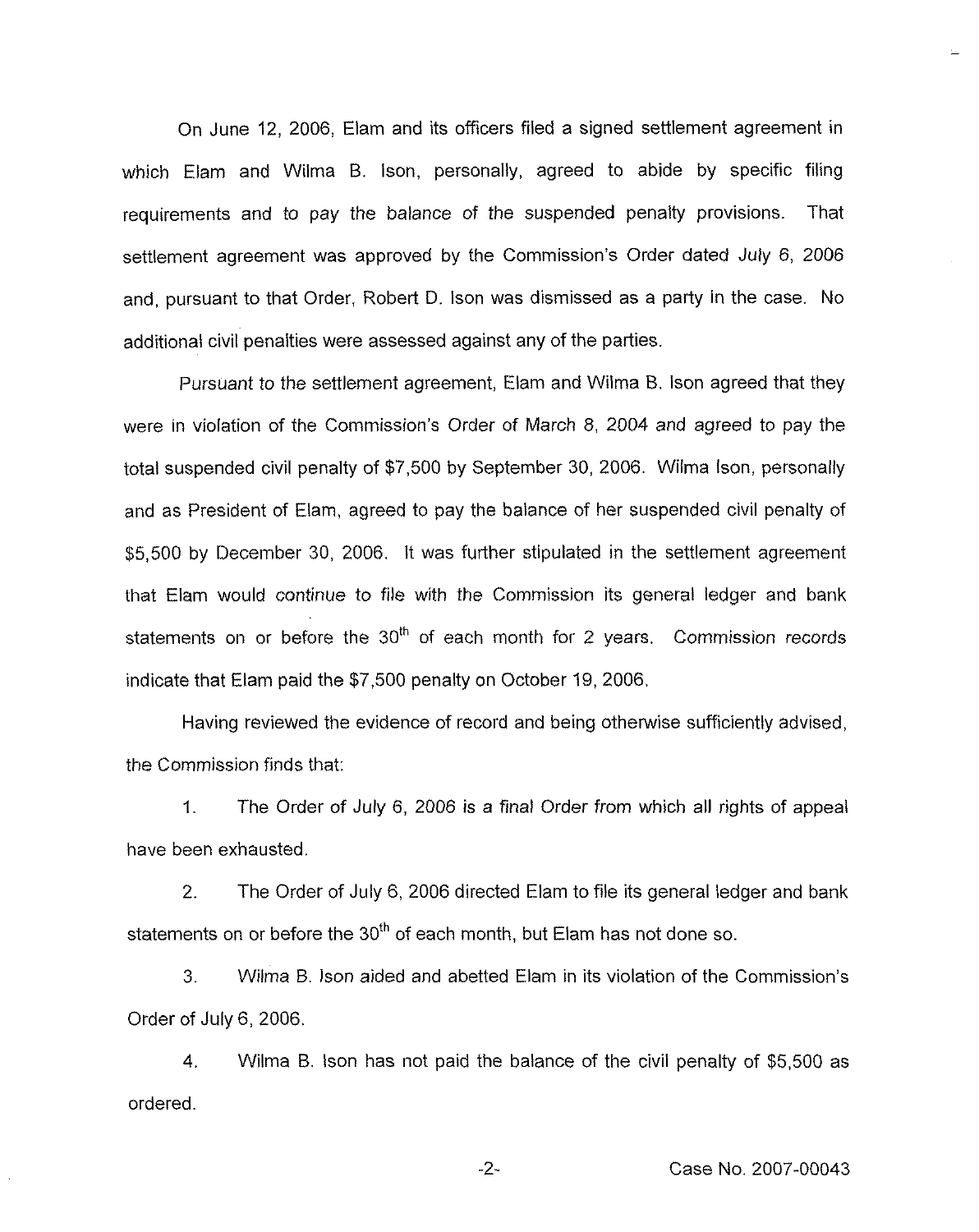5. Elam's last Annual Report for Corporations filed with the Kentucky Secretary of State lists Wilma B. Ison as president of the corporation.

6. A prima facie showing has been made that Elam has violated the Commission's Order of July 6, 2006 by failure to timely file its general ledger and bank statements.

7, A prima facie showing has been made that Wilma B. Ison aided and abetted Elam in its violation of the Commission's Order of July 6, 2006.

8. A prima facie showing has been made that Wilma B. Ison is in violation of the Commission's Order of July 6, 2006 by failure to pay the balance of a civil penalty of \$5,500.

The Commission, on its own motion, HEREBY ORDERS that:

1. Elam and Wilma B, lson, personally and as President of Elam, shall appear before the Commission on March 20, 2007 at 9:30a.m., Eastern Daylight Time, in Hearing Room 1 of the Commission's offices at 211 Sower Boulevard, Frankfort, Kentucky for the purpose of presenting evidence concerning (a) Elam's and Wilma B. Ison's failure to file monthly general ledger sheets and bank statements and (b) Wilma B. Ison's failure to pay the balance of the civil penalty as ordered, and for showing cause why Elam and Wilma B. Ison, jointly and severally, should not be subject to the penalties prescribed in KRS 278.990(1).

2. The Commission does not favor motions for continuance and will grant them only when such a motion is made in writing and states compelling reasons for granting the motion.

3. Corporate entities are advised that under Kentucky law a corporation, its employees, and any representatives, who are not licensed to practice law in Kentucky,

-3- Case No. 2007-00043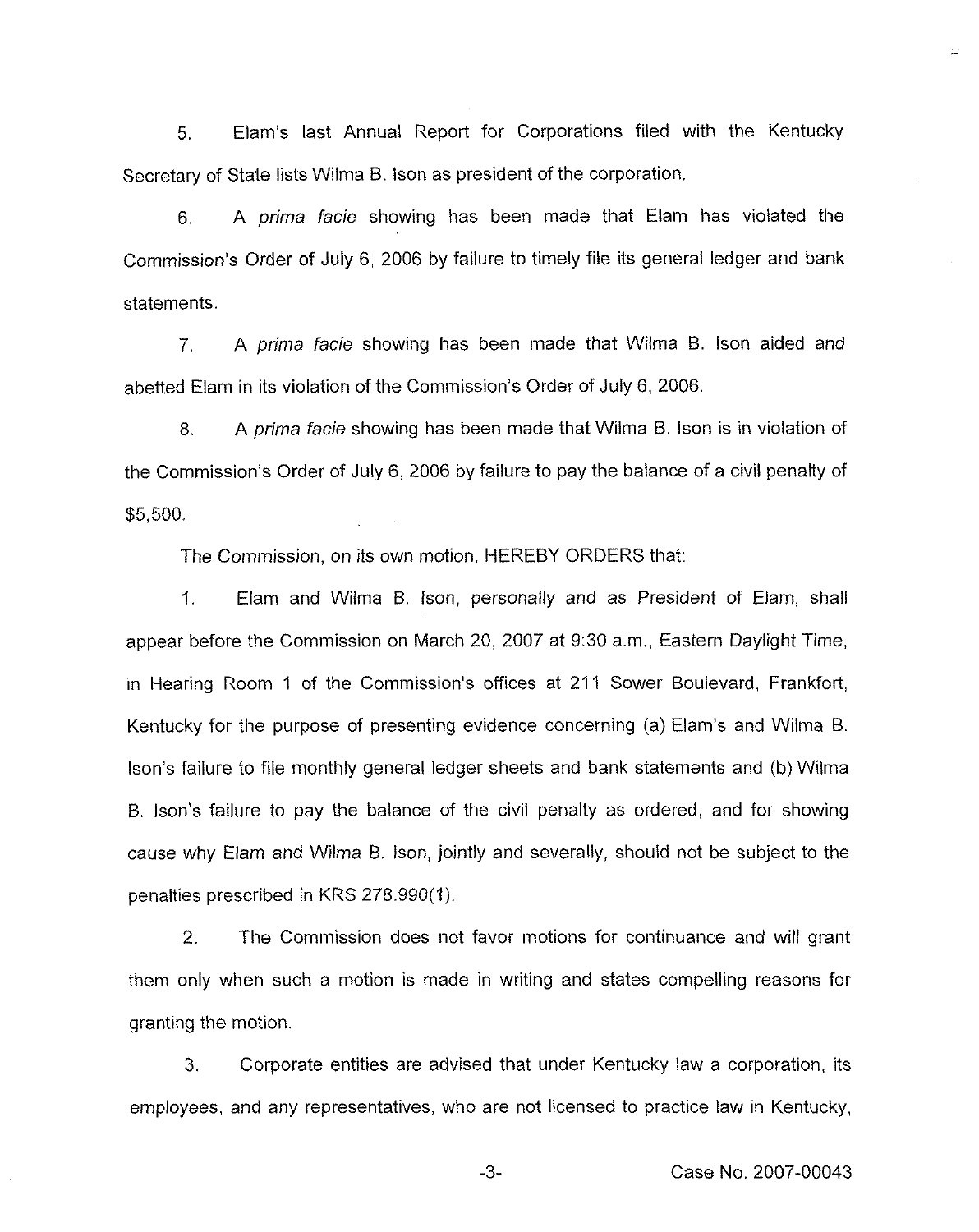are not permitted to make objections, examine, or cross-examine witnesses in administrative hearings.<sup>3</sup>

4. <sup>A</sup> certified copy of the final Order in Case No. 2006-00080 dated July 6, 2006 is appended hereto.

5. Within 20 days of the date of this Order, Elam and Wilma B. Ison shall each file with the Commission a written response concerning the allegations contained herein.

6. Any motion requesting an informal conference with Commission Staff to consider any matter that would aid in the handling or disposition of this proceeding shall be filed with the Commission no later than 20 days from the date of this Order.

7. Pursuant to KRS 278.360, the official record of the formal hearing shall be by video. A stenographic transcript shall not be made unless either party requests a stenographic transcript by motion filed on or before March 12, 2007,

Done at Frankfort, Kentucky, this 15th day of February, 2007.

By the Commission

ATTES **FXECUTIVE Director** 

<sup>&</sup>lt;sup>3</sup> Turner v. Kentucky Bar Ass'n., 980 S.W.2d 560 (Ky. 1998), and Practice Before The Commission Bv Attornevs Non-Licensed In The Commonwealth Of Kentucky, Admin. Case No. 249, Order dated June 15, 1981.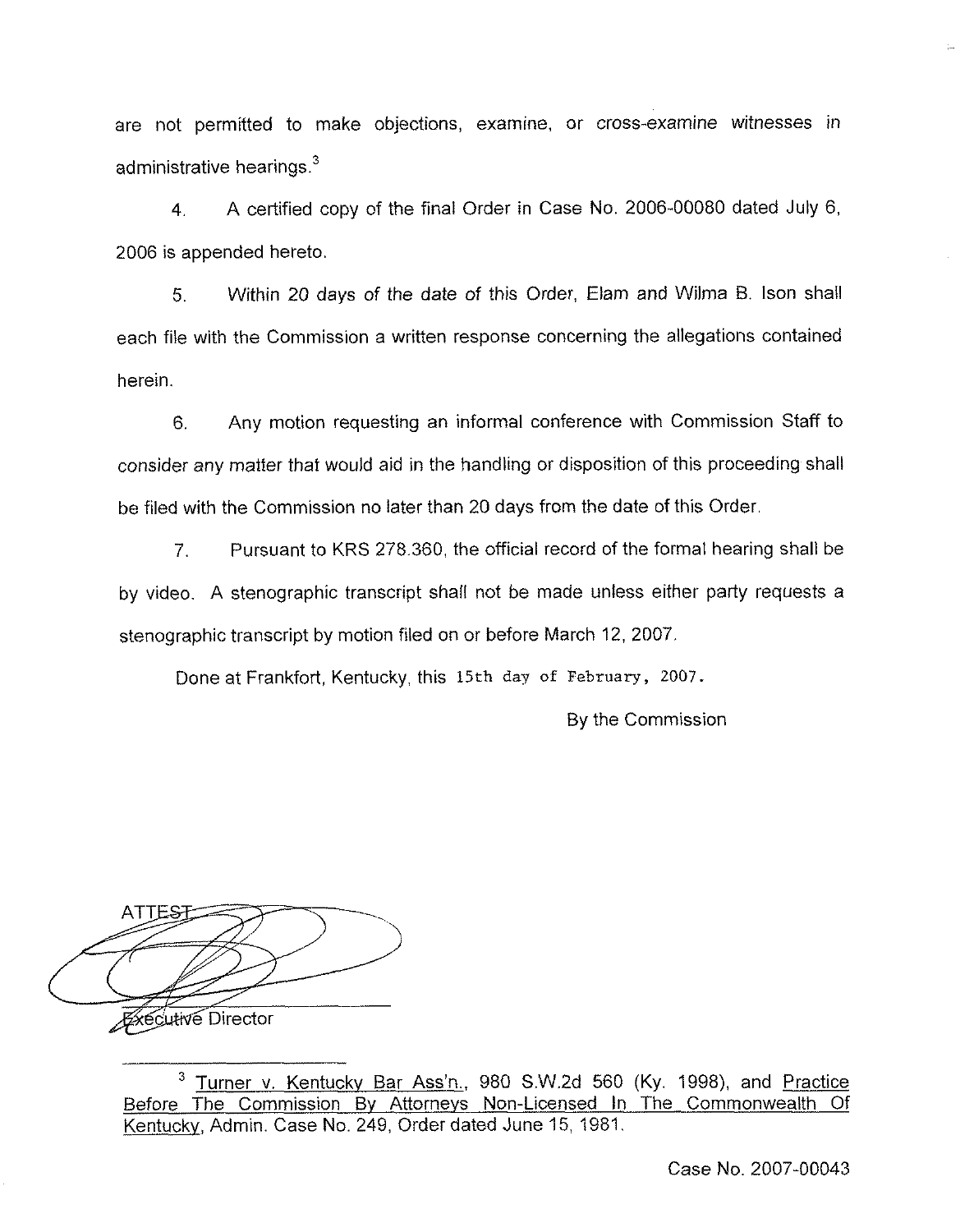# APPENDIX

 $\mathcal{L}(\mathcal{L}^{\text{max}})$  and  $\mathcal{L}^{\text{max}}$ 

 $\mathcal{L}^{\text{max}}_{\text{max}}$ 

# APPENDIX TO AN ORDER OF THE KENTUCKY PUBLIC SERVICE COMMISSION IN CASE NO. 2007-00043 DATED February 15, 2007.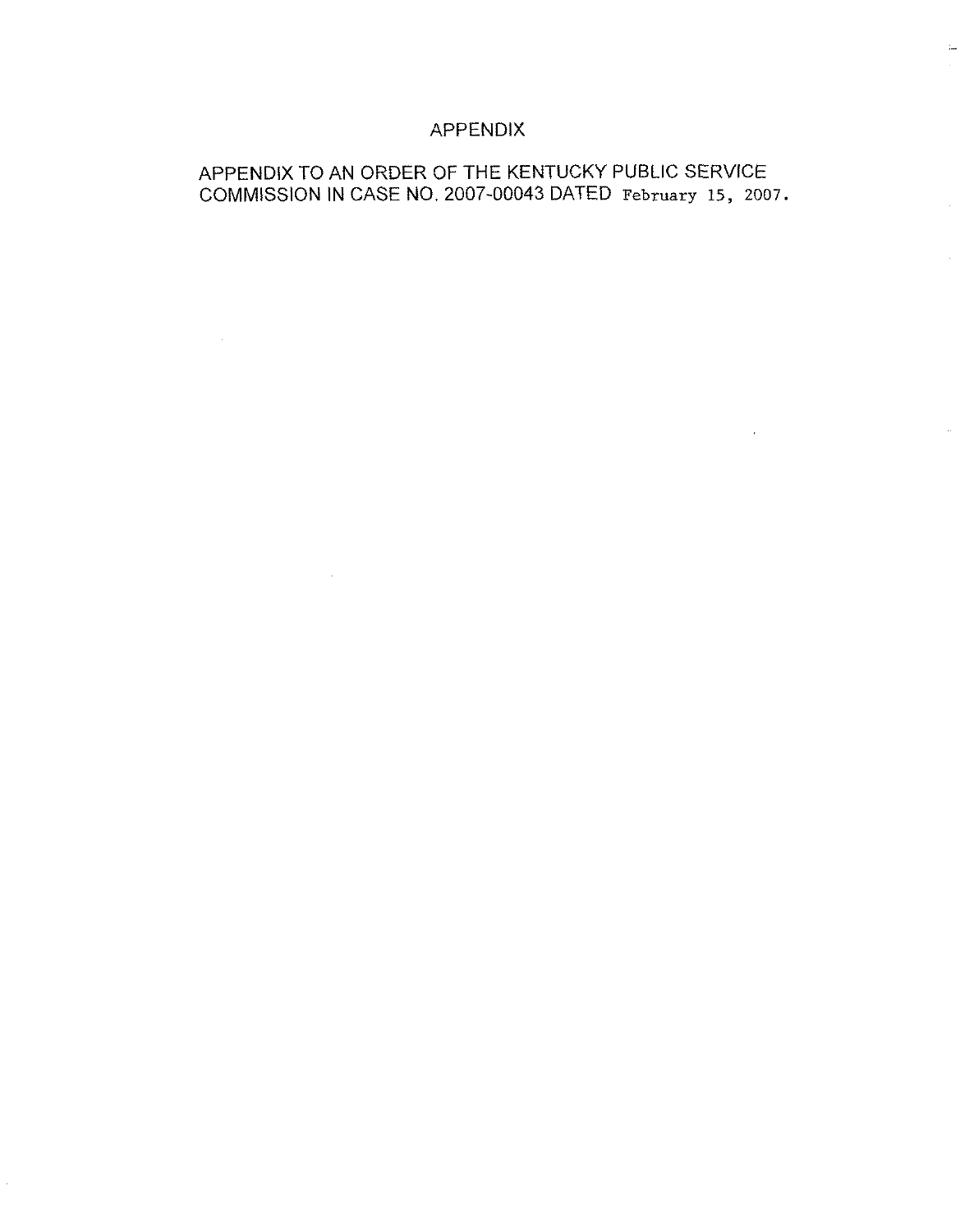#### COMMONWEALTH OF KENTUCKY

#### BEFORE THE PUBLIC SERVICE COMMISSION

ln the Matter of:

ELAM UTILITY COMPANY D/B/A ) ELAM UTILITY COMPANY, INC, ) AND WILMA B. ISON AND ROBERT D. ) ISON, INDIVIDUALLY AND AS ) OFFICERS OF THE UTILITY )

<sup>i</sup> CcRTIFY THAT THIS IS <sup>A</sup> TRUE COPY OF THE ORIGINAL  $J$ -herson **PUBLIC SERVICE COMM!** 

 $\mathcal{L}_{\mathcal{L}}$ 

CASE NO. 2006-00080

ALLEGED VIOLATIONS OF ) THE COMMISSION'S ORDER

## ORDER

) )

In Case No. 2003-00488,<sup>1</sup> the Commission found that Elam Utility Company, Inc. ("Elam") had failed to make timely filings of its required gas cost adjustment ("GCA") pursuant to Eiam's filed tariff, and had failed to file monthly general ledger and bank statements.<sup>2</sup> In that case, the Commission approved a Settlement Agreement wherein Elarn, Wilma B, Ison, and Robert D. Ison agreed to specific filing requirements and to penalty provisions. Among the requirements was the filing of a quarterly GCA and a monthly general ledger and bank statement, The Settlement Agreement also provided for the assessment of \$16,500 in penalties, of which \$14,500 was suspended for a period of 2 years.

 $<sup>1</sup>$  Case No. 2003-00488, Elam Utility Company, d/b/a Elam Utility Company, Inc,</sup> and Wilma B. Ison and Robert D. Ison, Individually and as Officers of the Utility: Alleged Violations of the Commission's Order (Order dated March 8, 2004).

 $2$  The monthly general ledger and bank statement were required to be filed by Order in Case No, 2003-00171, A Review of the Rates of Elam Utility Company, Inc. Pursuant to the Decision to Approve the Financing Requested in Case No. 2001-00324 (Order dated October 24, 2003).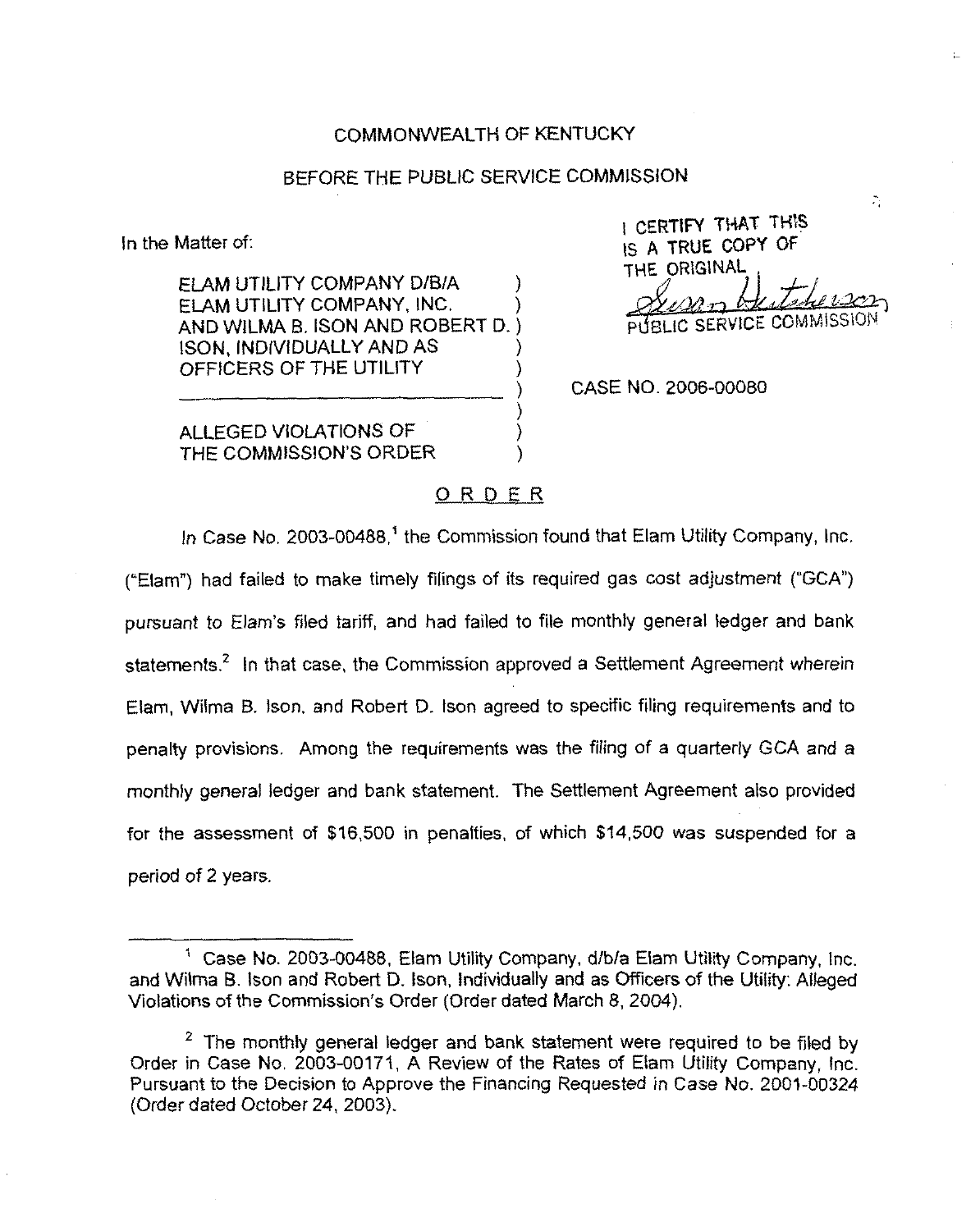Commission records show that Eiam failed to make the filings in a timely manner in accordance with the Settlement Agreement. Consequently, this case was opened and an Order was issued to Elam, Wilma B. Ison as President of Elam, and Robert D Ison as Vice President of Elam, requiring them to show cause why each should not be found in violation of the Commission's prior Order and why certain suspended penalties as assessed in that Order against the utility and its officers should not now be immediately due and payable.

Elam, Wilma B. Ison, and Commission Staff entered into negotiations to resolve all outstanding issues regarding the suspended penalties and a Settlement Agreement was reached with Elam, Wilma B. Ison, and Commission Staff. In reviewing the Settlement Agreement and the record, the Commission finds as foilows:

The Order of March 8, 2004 is a final Order from which all rights of appeal 1. have been exhausted.

2. Elam failed to timely file a GCA quarterly under the terms of its tariff within the 2-year suspension period as set out in the prior Settlement Agreement.

3. Elam failed to timely file its general ledger and bank statements within the 2-year suspension period as set out in the prior Settlement Agreement.

4. The violation by Eiam of the terms of the Order of March 8, 2004 renders the entire suspended penalty of \$7,500 assessed to Elarn due and payable.

5. The violation by Wilma B, Ison of the terms of the Order of March 8, 2004 renders the suspended penalty of \$5,500 assessed to Wilma B. Ison due and payable.

6. Robert D. Ison has not been an officer of the utility since 2Q04.

7. Elam and Wilma B. Ison each waive a format hearing of all matters herein.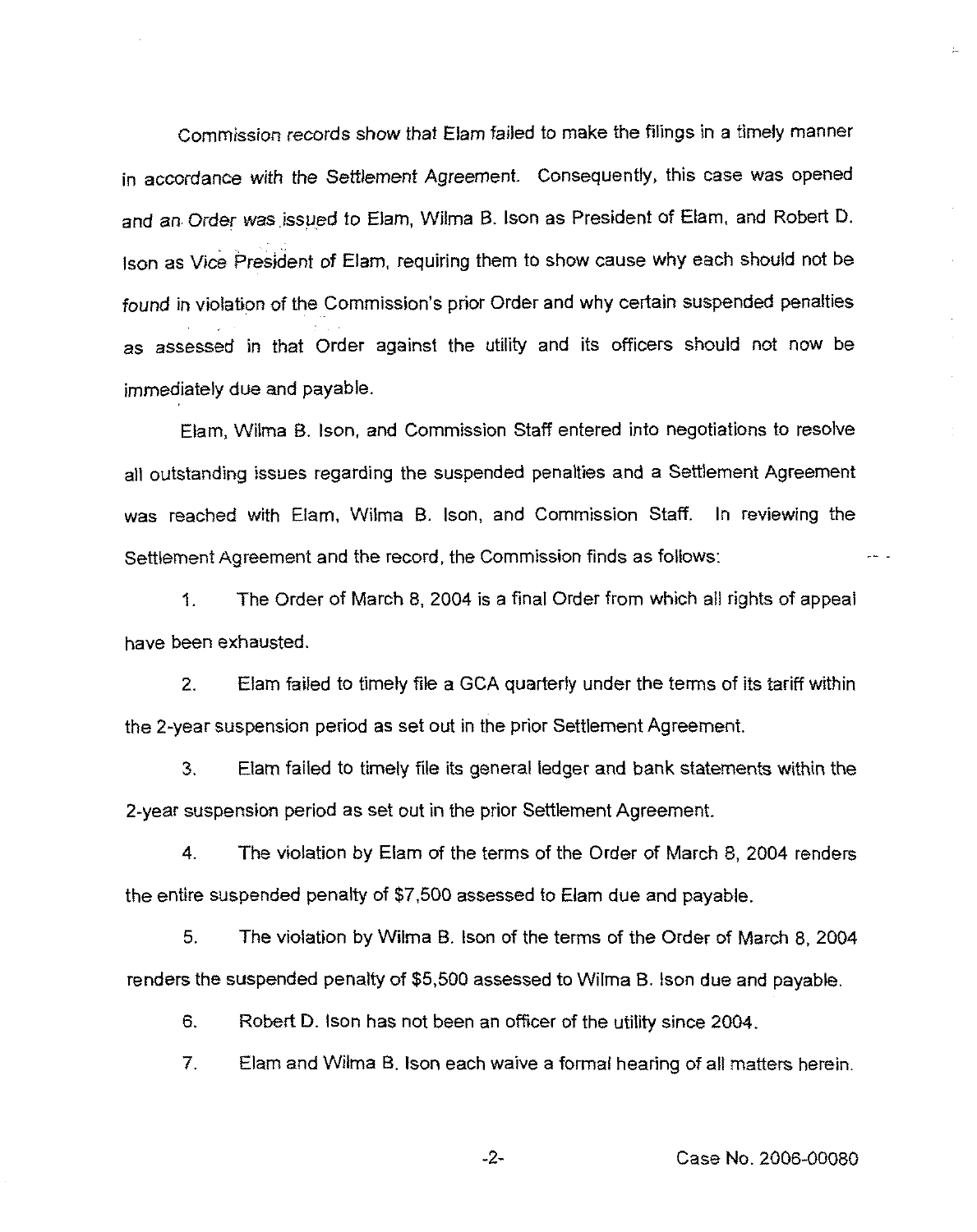8, Elam Gas Company, Inc., the corporation operating the utility, was administratively dissolved pursuant to KRS 271B.14-210 for failure to file its annual report, but has been restored to a corporation in good standing with the Kentucky Secretary of State.

9. The Settiement Agreement is in accordance with the law, does not violate any regulatory principle, resuits in a reasonable resolution of this case, and is in the public interest.

IT IS THEREFORE ORDERED that:

1. The Settlement Agreement dated June 12, 2006 is incorporated into this Order as if fully set forth herein and is attached hereto as Appendix A.

2, The terms and conditions set forth in the Settlement Agreement are adopted and approved.

3, The previous civil penalty of \$7,500 assessed against Elam is due and payable. Elarn shall pay \$7,500 on or before September 30, 2006 by cashier's check payable to "Kentucky State Treasurer," and mailed or delivered to the Office of the General Counsel, Public Service Commission of Kentucky, 211 Sower Boulevard, Post Office Box 615, Frankfort, Kentucky, 40602.

4. Elam shall file a GCA quarterly hereafter under the terms of its tariff.

5. Elam shall file a copy its general iedger and bank statements on or before the  $30<sup>th</sup>$  of each month for 2 years from the date of this Order.

6. Wiima B. Ison, individually and as an officer of the utility, shall pay \$5,500, the balance of the suspended civil penalty, on or before December 30, 2006, by cashier's check payable to "Kentucky State Treasurer," and mailed or delivered to the

-3-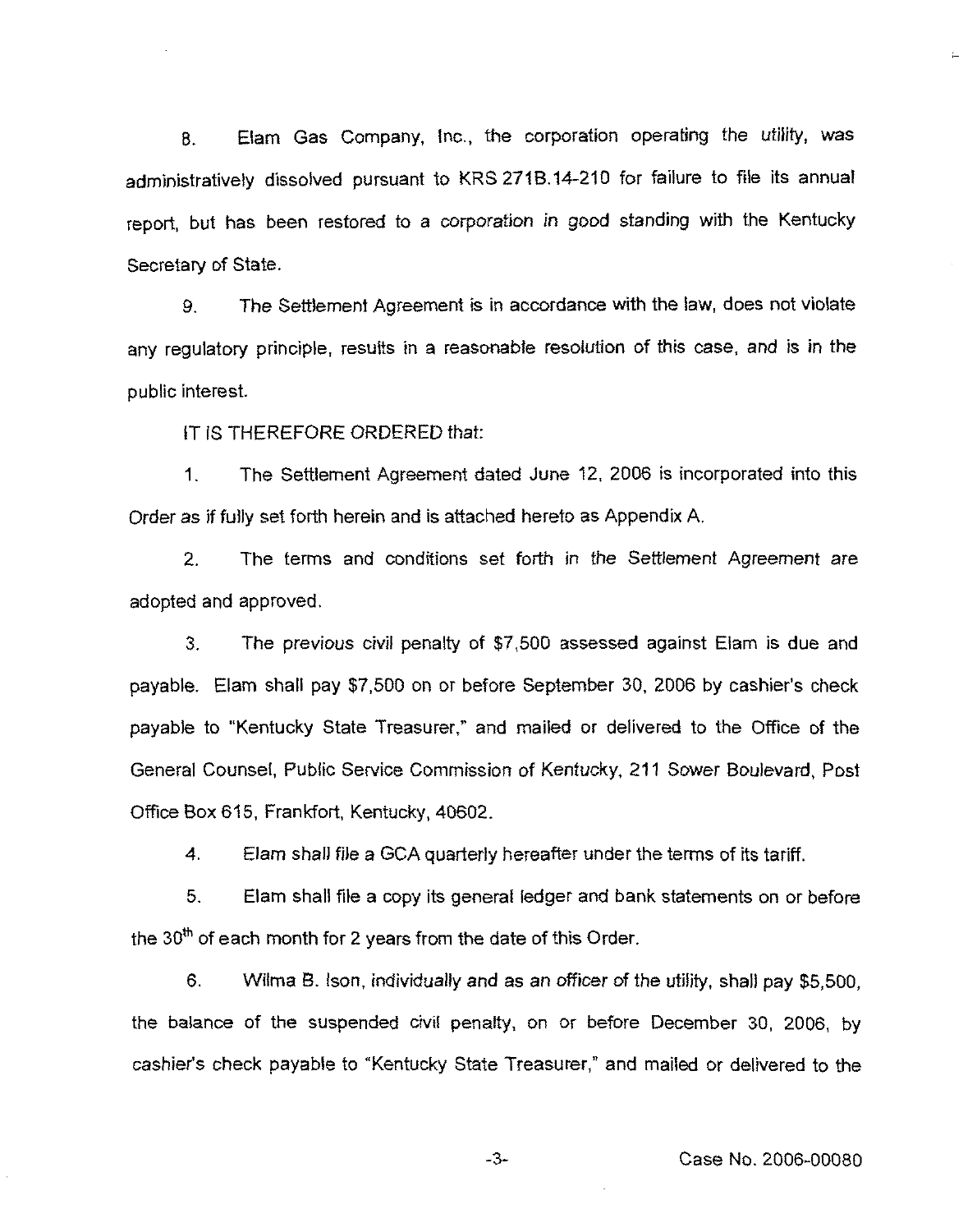Office of the General Counsel, Public Service Commission of Kentucky, 211 Sower Boulevard. Post Office Box 615, Frankfort, Kentucky, 40602,

7, Robert D.!son, individuaily and as an officer of the utility, is dismissed as a party and any penalty assessed against him is vacated.

8. Upon payment of the suspended portion of the penalties by Elam and Vyilrna B. lson, this case shall be ciosed and removed from the Commission's docket without further Order of the Commission.

Done at Frankfort, Kentucky, this 6th day of July, 2006.

By the Commission

ATTEST <del>iftive D</del>ifector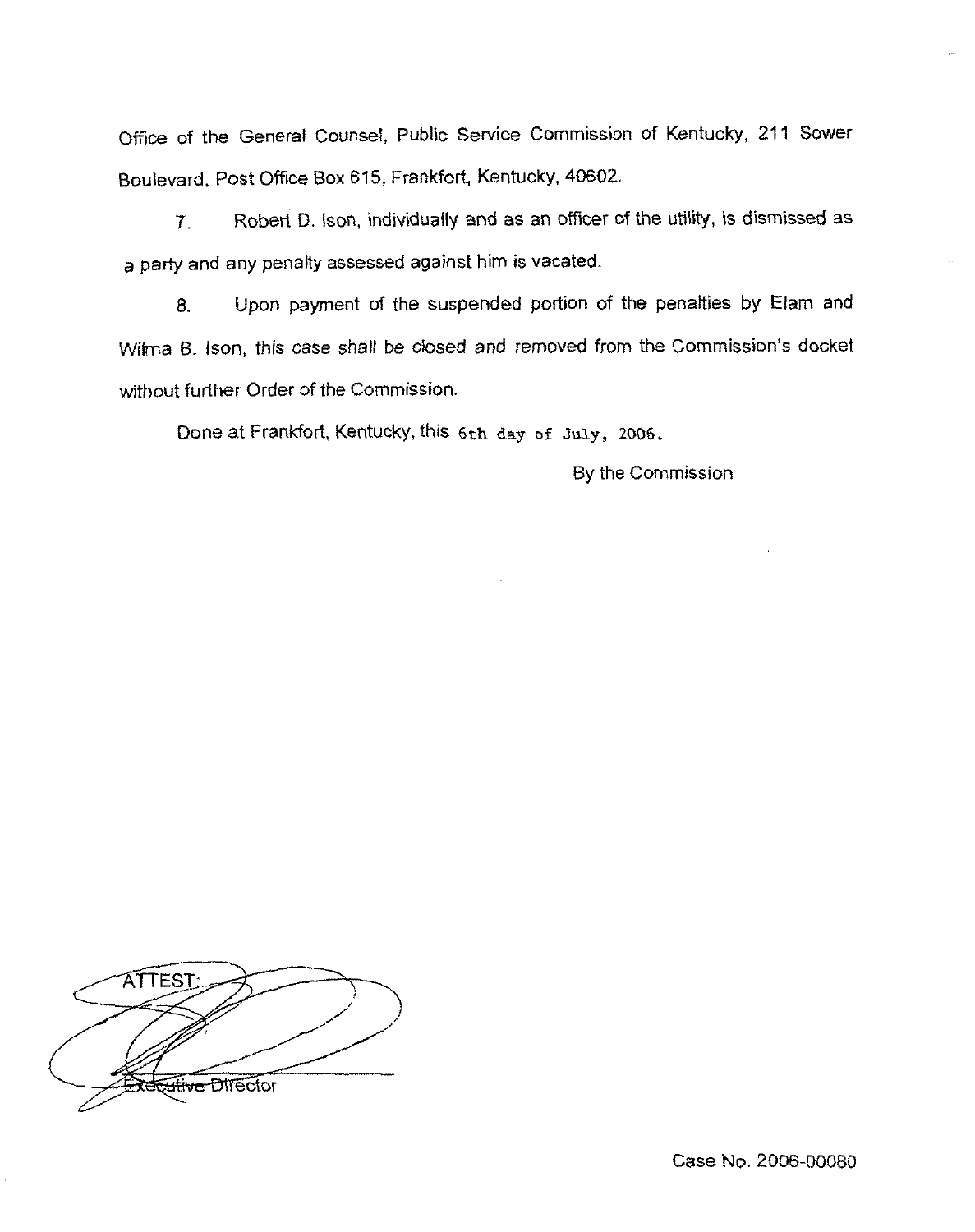# APPENDIX A

# APPENDIX TO AN ORDER OF THE KENTUCKY PUBLIC SERVICE COMMISSION IN CASE NO. 2006-00080 DATED July 6, 2006.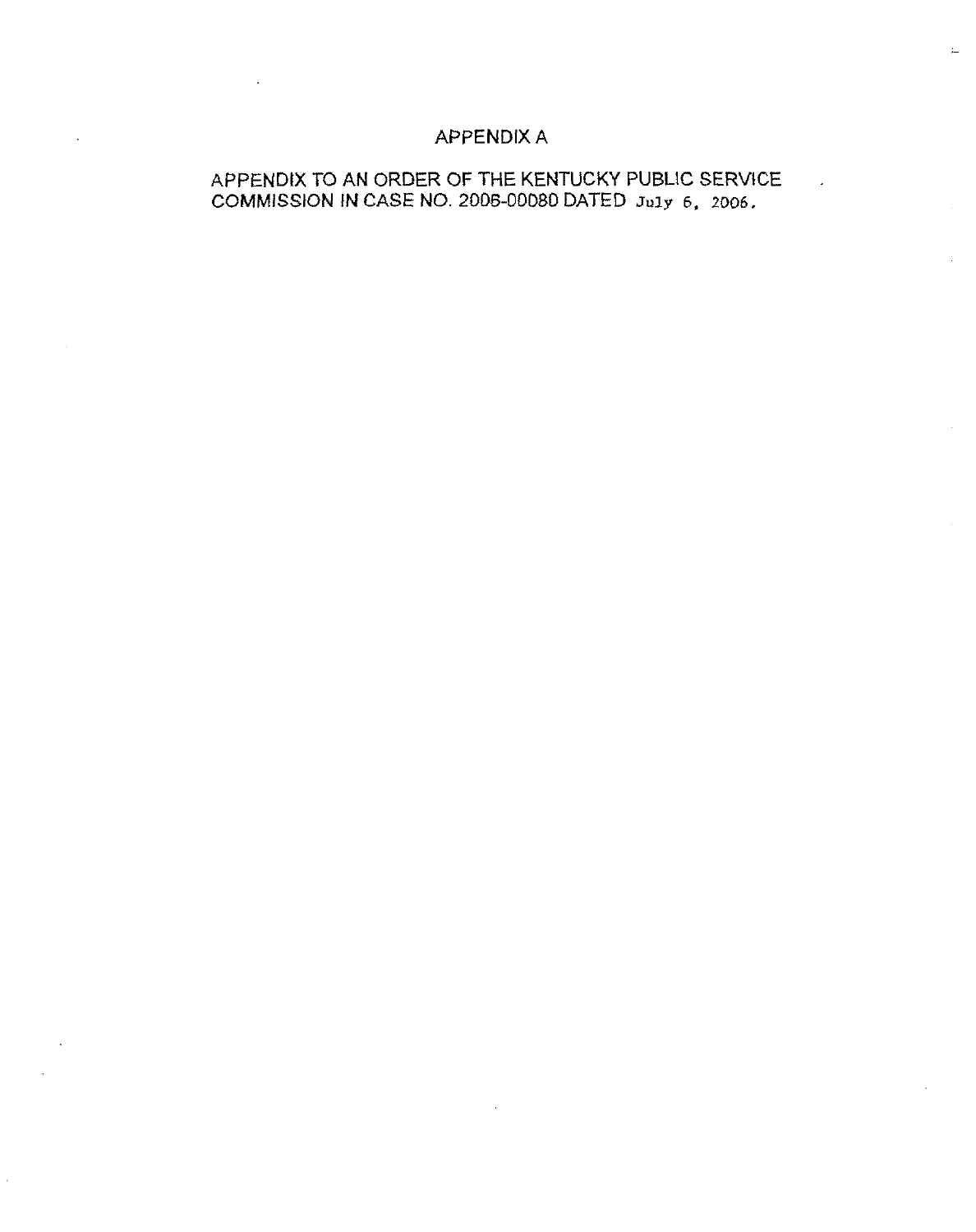## COMMONWEALTH OF KENTUCKY

## BEFORE THE PUBLIC SERVICE COMMISSION

In the Matter of:

ELAM UTILITY COMPANY D/B/A  $\rightarrow$ ELAM UTILITY COMPANY, iNC. ) AND WILMA B. ISON AND ROBERT D. ) !SON, INDIVIDUALLY AND AS ) OFFICERS OF THE UTILITY

CASE NO. 2006-00080

ALLEGED VIOLATIONS OF THE COMMISSION'S ORDER

#### SETTLEMENT AGREEMENT

) )

THIS AGREEMENT is made and entered into this  $/$ . Aday of June, 2006, by and between the STAFF OF THE PUBLIC SERVICE COMMISSION OF KENTUCKY ("Commission Staff") and ELAM UTILITY COMPANY D/B/A ELAM UTILITY COMPANY, INC. ("Elam") and WILMA B. ISON, individually and as an officer of Elam.

#### WITNESSETH:

WHEREAS, Elam operates a natural gas distribution system in Morgan and Wolfe Counties, Kentucky and is subject to Commission jurisdiction pursuant to KRS 278.040; and

WHEREAS, Elam's only current corporate officer is Wilma B. Ison, President; and

WHEREAS, on February 23, 2004, Eiam and its officers filed a signed settlement agreement in which it and they agreed to specific filing requirements and to penalty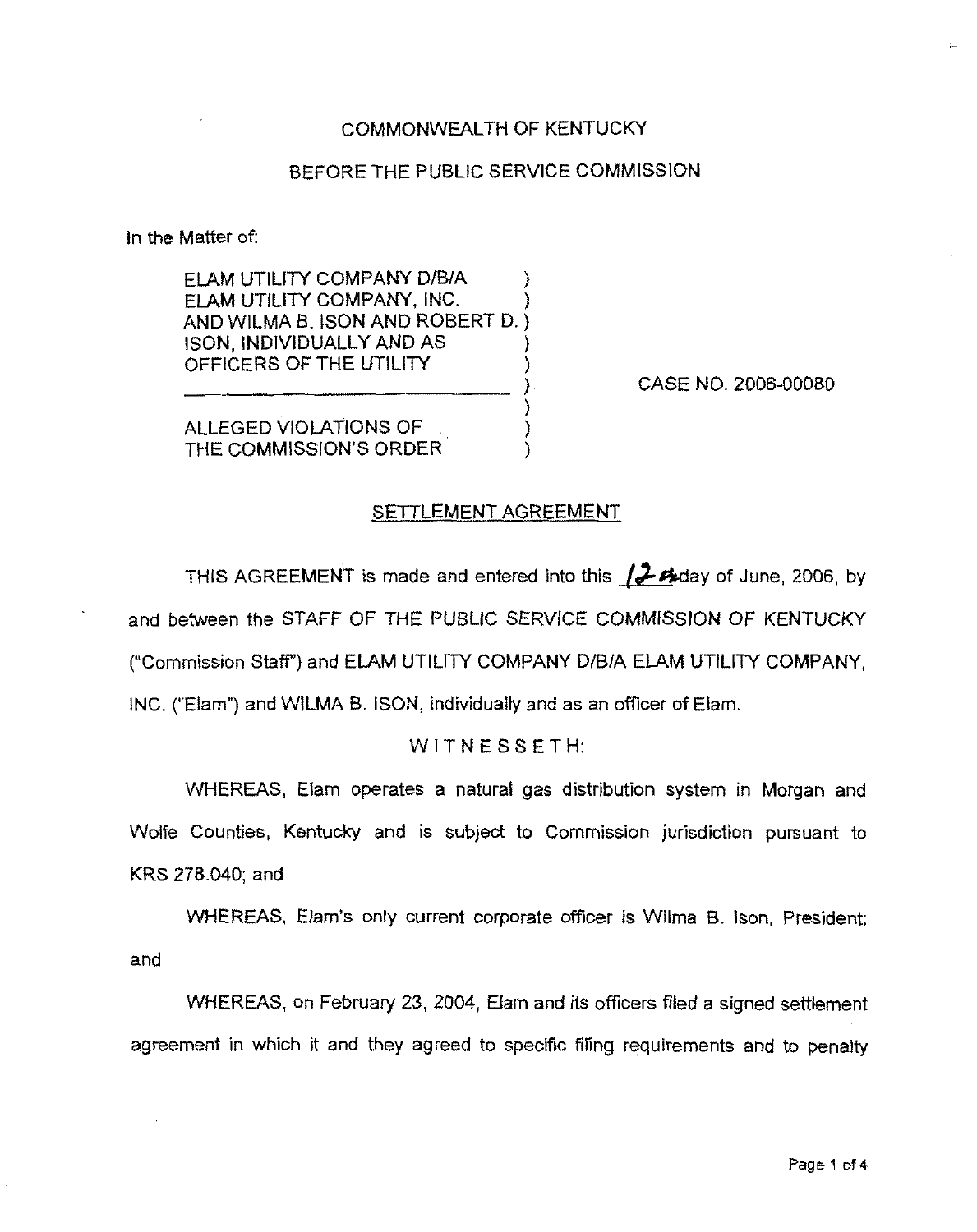provisions. The settlement agreement and conditional suspension of the assessed penalties were approved by the Commission in an Order dated March 8, 2004; and

WHEREAS, on April 11, 2006, an Order was issued to Elam and Wilma B. Ison and Robert D. Ison, individually and as officers of Elam, requiring that each show cause why they should not be assessed penalties pursuant to KRS 278.990 for willful violations of the Commission's Order dated March 8, 2004; and

WHEREAS, an informal conference was held on May 18, 2006 between the parties and Commission Staff for the purpose of discussing the issues and of entering into a Settlement Agreement through compromise to settle the proceeding herein; and

WHEREAS, at the informal conference, Elarn stated that it did not know what to report as its cost of gas since its contract with its supplier, Cumberland Valley Resources, had ended, and its last billing from Cumberland Valley Resources was received in July 2005. Since then, Eiam has been paying Columbia Gas Transmission ("CGT"} for transportation only and accumulating an imbalance on the CGT system. Elam acknowledged that the gas cost adjustment ("GCA"} is part of its tariff and that it must comply with its tariff provisions. Elarn agreed to file the GCA timely and, if needed, will request Commission Staff's assistance in preparing this filing; and

WHEREAS, during the ccnference, Elam fiied a general ledger showing activity from October 2005 through April 2006 and an April 2006 bank statement. This filing was made to correct an incompiete filing made on May 1, 2006 and to add the month of April; and

WHEREAS, Elam states that Robert D. ison has had no position with the company since 2004 and produced documents from the Secretary of State's Office to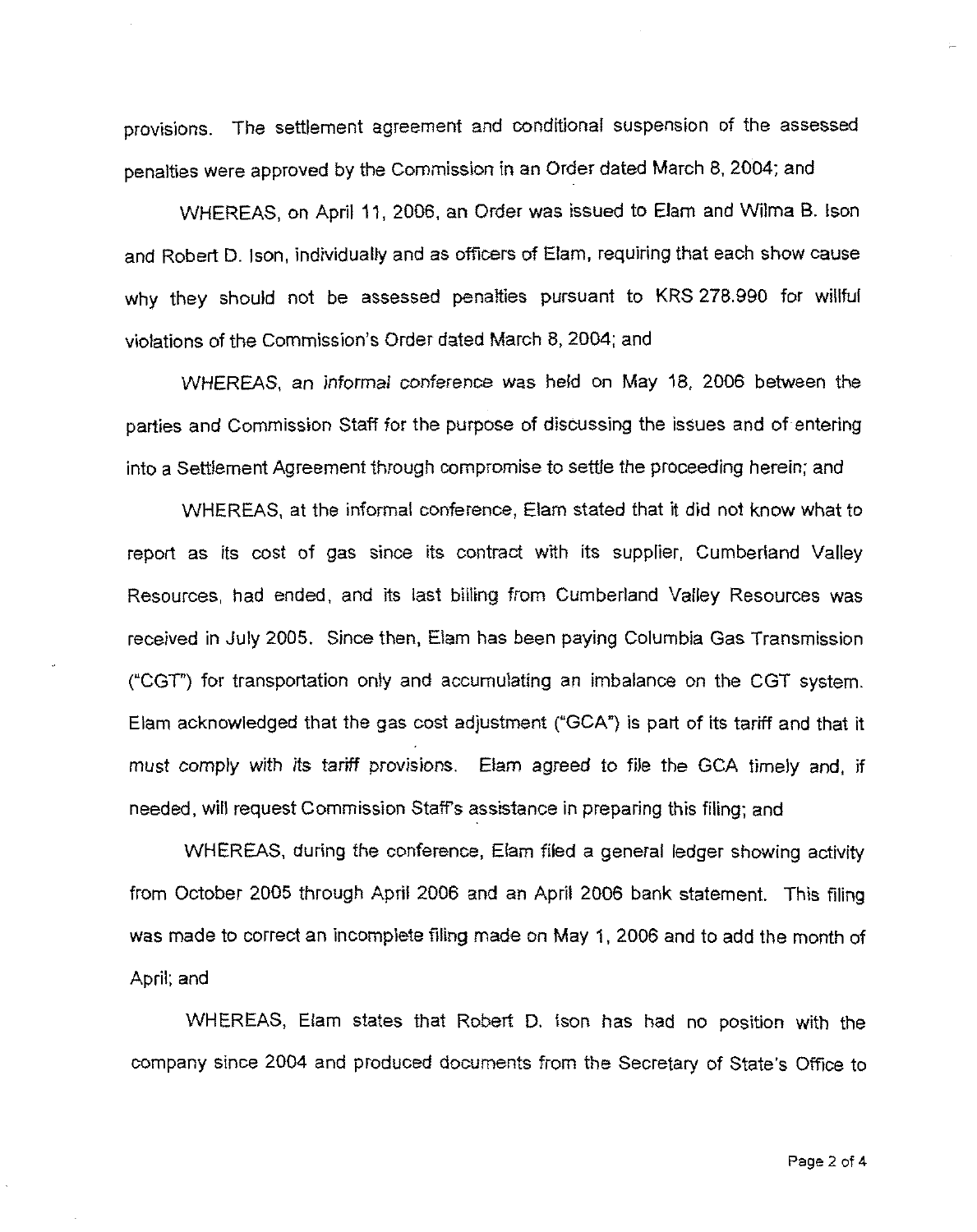show that Elam Gas Company, Inc. has been reinstated as a corporation in good standing with only one corporate officer, Wilma B. Ison, President;

NOW, THEREFORE, Elam, Wilrna B. Ison, and Commission Staff agree that:

1. Robert D. Ison will be dismissed as a party to this action.

2. Elam acknowledges that it is in violation of the Commission Order of March 8, 2004. Elam agrees to pay the total suspended civil penalty of \$7,500 on or before September 30, 2006, which amount shall be paid by a cashier's check payable to "Kentucky State Treasurer," and mailed or delivered to the Office of the General Counsel, Public Service Commission of Kentucky, 211 Sower Boulevard, Post Office Box 615, Frankfort, Kentucky, 40602.

3. Wilma B.!son, as President of Elam, acknowledged that she is in violation of the Commission Order of March 8, 2004. Nfilma B. Ison agrees to pay the balance of the suspended civil penalty of \$5,500, on or before December 30, 2006, which amount shall be paid by a cashier's check payable to \*'Kentucky State Treasurer," and mailed or delivered to the Office of the General Counsel, Public Senrice Commission of Kentucky, 211 Sower Boulevard, Post Office Box 615, Frankfort, Kentucky, 40602.

4. Wilma B. Ison and Eiam each waive a forrnal hearing of all matters herein.

5, Elam and Wilma B. Ison agree to timely file Elam's GCA as set out in its tariff. However, if Elam experiences difficulties in preparation of the filing, it will contact Commission Staff for assistance and direction prior to the due date of the GCA.

6. Elam and Wilma B. Ison agree that Elam will continue to file with the Commission a copy of its general ledger and bank statements on or before the 30th of